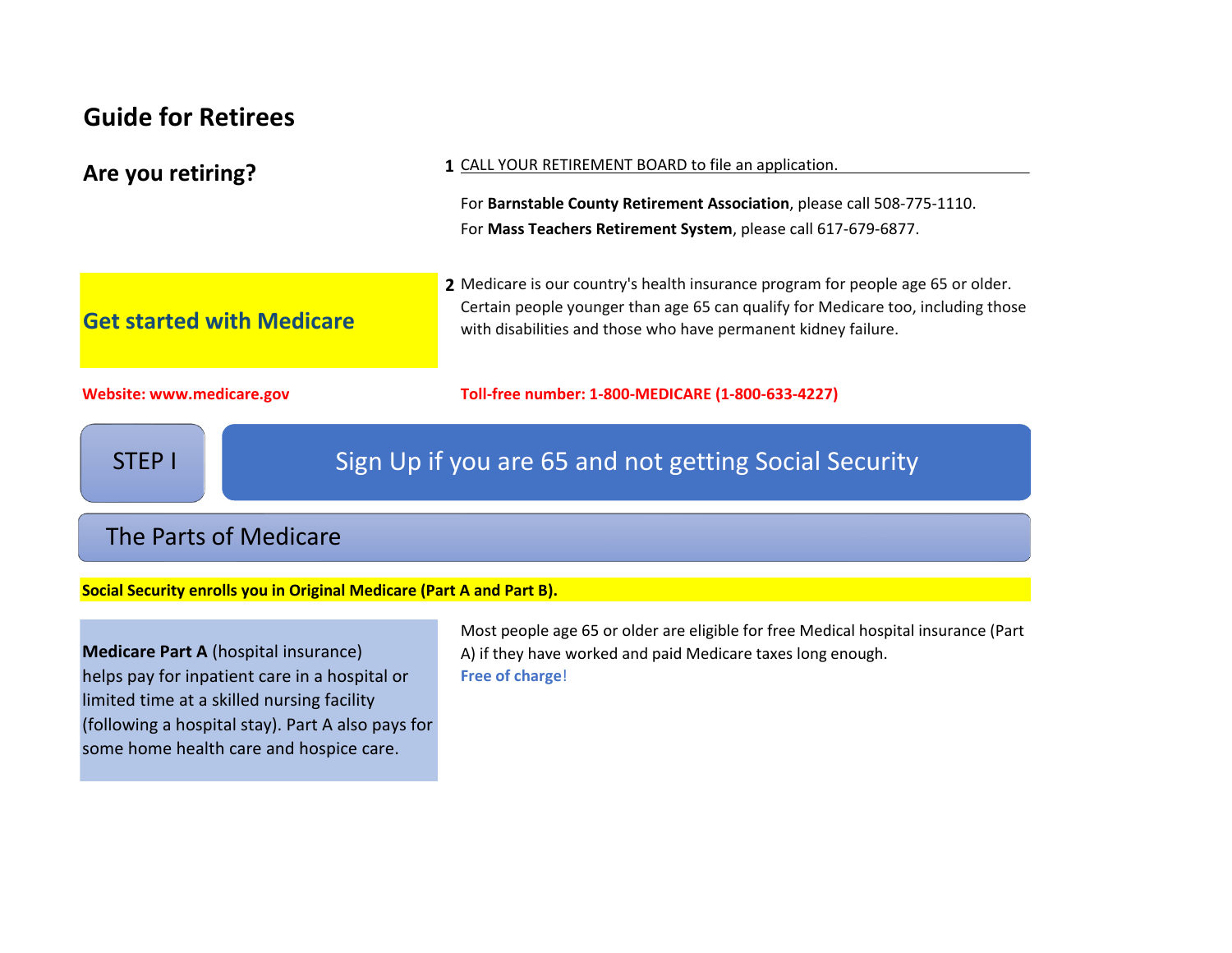| <b>WHEN to enroll?</b>                                                                                                                                                                                                                               | If you're eligible at age 65, your initial enrollment period begins three months<br>before your 65th birthday, includes the month you turn age 65, and ends three<br>months after that birthday.                                                                                                                                                              |
|------------------------------------------------------------------------------------------------------------------------------------------------------------------------------------------------------------------------------------------------------|---------------------------------------------------------------------------------------------------------------------------------------------------------------------------------------------------------------------------------------------------------------------------------------------------------------------------------------------------------------|
| <b>Medicare Part B</b> (medical insurance) helps<br>pay for services from doctors and other<br>health care providers, outpatient care, home<br>health care, durable medical equipment, and<br>some preventive services.                              | You can enroll in Medicare medical insurance (Part B) by paying a monthly<br>premium (to be taken from your pension compensation).                                                                                                                                                                                                                            |
| Don't want to enroll in Medicare Part B?                                                                                                                                                                                                             | If you choose not to enroll in Medicare Part B when you are eligible and then<br>decide to do so later, your coverage could be delayed and you may have to pay<br>a higher monthly premium for as long as you have Part B. Your monthly<br>premium will go up 10 percent for each 12-month period you were eligible for<br>Part B, but didn't sign up for it. |
| Other parts of Medicare are run by private insurance companies that follow rules set by Medicare.                                                                                                                                                    |                                                                                                                                                                                                                                                                                                                                                               |
| Supplemental (Medigap) policies help pay<br>Medicare out-of-pocket copayments, coinsurance,<br>and deductible expenses.                                                                                                                              | Not Offered by the Town.                                                                                                                                                                                                                                                                                                                                      |
| Medicare Advantage Plan (previously known as<br>Part C) includes all benefits and services covered<br>under Part A and Part B - prescription drugs and<br>additional benefits such as vision, hearing, and<br>dental - bundled together in one plan. | Not Offered by the Town.                                                                                                                                                                                                                                                                                                                                      |
| <b>Medicare Part D (Medicare prescription drug</b><br>coverage) helps cover the cost of prescription<br>drugs.                                                                                                                                       | Offered by the Town.<br>The Town's Medicare Part D Prescription Drug plan is also known as "MEDEX".                                                                                                                                                                                                                                                           |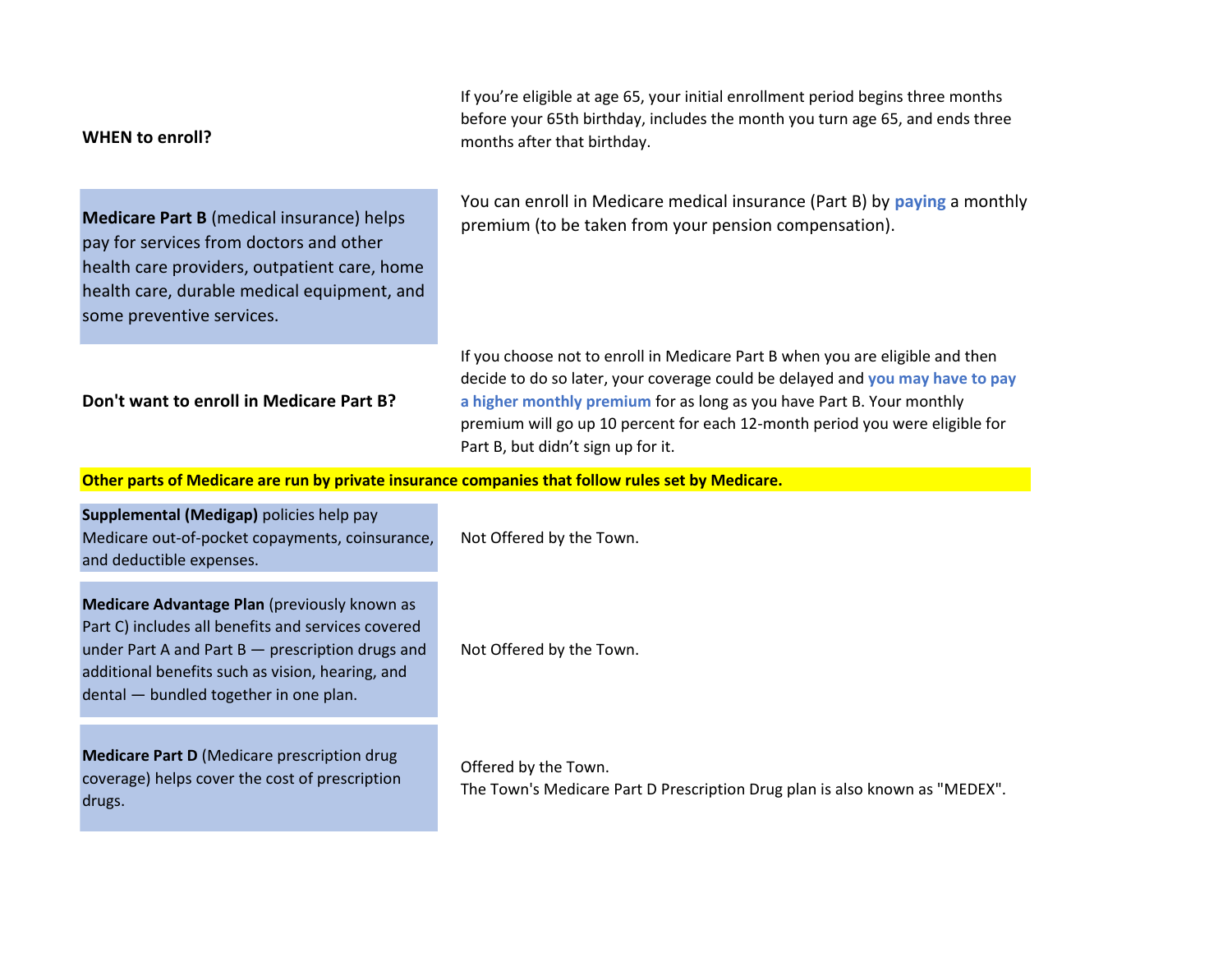Chapter 32B §18A of the Massachusetts General Laws requires all retirees and their spouses, who are enrolled in Medicare Part A at no cost to the retiree, to enroll in a Medicare health benefits supplement plan (**Medicare supplement plan, called MEDEX) offered by the Tow**n. Upon becoming eligible for Medicare participation, retirees and their spouses are required to transfer from the active employee plans in which they have been participating and enroll in a Medicare Supplement Plan offered by the Town. In order to participate in a Medicare Supplement Plan the retiree or spouse **must be enrolled in both Medicare Parts A & B**.

#### How to Apply for Medicare



**If you are a retiree at the time you turn age 65 and have two or more dependents on your family plan:** 

**Payment of Premium Expense:**

**DID YOU FILE AN APPLICATION WITH YOUR RETIREMENT BOARD?** 

For **Barnstable County Retirement Association,** please call **508-775-1110.** For **Mass Teachers Retirement System**, please call **617-679-6877.**

Please contact **Social Security in Falmouth at 1-855-881-0212** to assist you with the Medicare enrollment process.

If at time of retirement, there are two or more dependents on a family plan under the age of 65 years of age, **the retiree may delay their enrollment in the Medicare supplemental coverage (MEDEX)** and maintain existing family coverage until such time as the dependent(s) age out of coverage. **Enrollment in Medicare Part A and Part B cannot be delayed**.

Automatic insurance premium deductions from retirement benefits are mandatory so long as the retirement benefit is adequate to cover the premium(s). Individuals participating in the Town's insurance plan who cannot have all of their applicable premium expense deducted from their pay check or retirement allowance are required to make direct payment of their applicable premium expense to the Town of Nantucket Human Resources Department.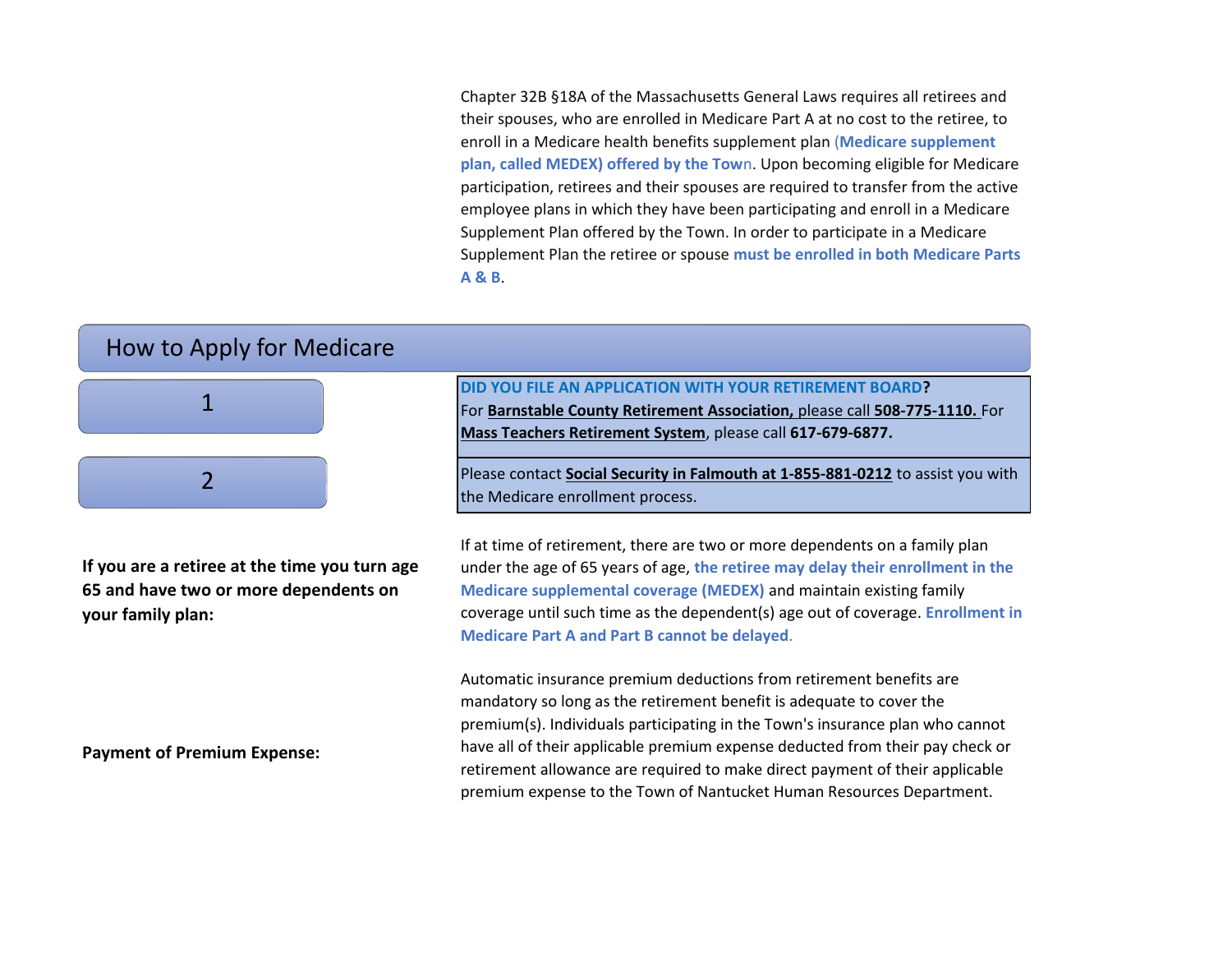You have the option to sign up for a Recurring Direct Deduction with the Town/County of Nantucket by completing our Recurring Direct Deduction Authorization Form (available on our website). It is important to remember that if it is time for you to enroll in Part B of Medicare, your premium payments for this coverage will be due to the Social Security Administration. Blue Cross Blue Shield active or retiree supplemental (also known as Medex) coverage will be automatically deducted from your biweekly paycheck or monthly pension benefit. Chapter 32B §18A of the Massachusetts General Laws requires all retirees and

> their spouses, who are enrolled in Medicare Part A at no cost to the retiree, to enroll in a Medicare health benefits supplement plan (Medicare supplement plan) offered by the Town. Upon becoming eligible for Medicare participation, retirees and their spouses are required to transfer from the active employee plans in which they have been participating and enroll in a Medicare Supplement Plan offered by the Town. In order to participate in a Medicare Supplement, Plan the retiree or spouse must be enrolled in both Medicare Parts A & B.

If you have a family member under 65 at the time of your retirement, they will need to be transferred to an individual/ family active plan (for more than one dependent on the plan). Your family member(s) will be required to complete a new enrollment form to switched to the new plan.

**If you are a retiree at the time you turn age 65:**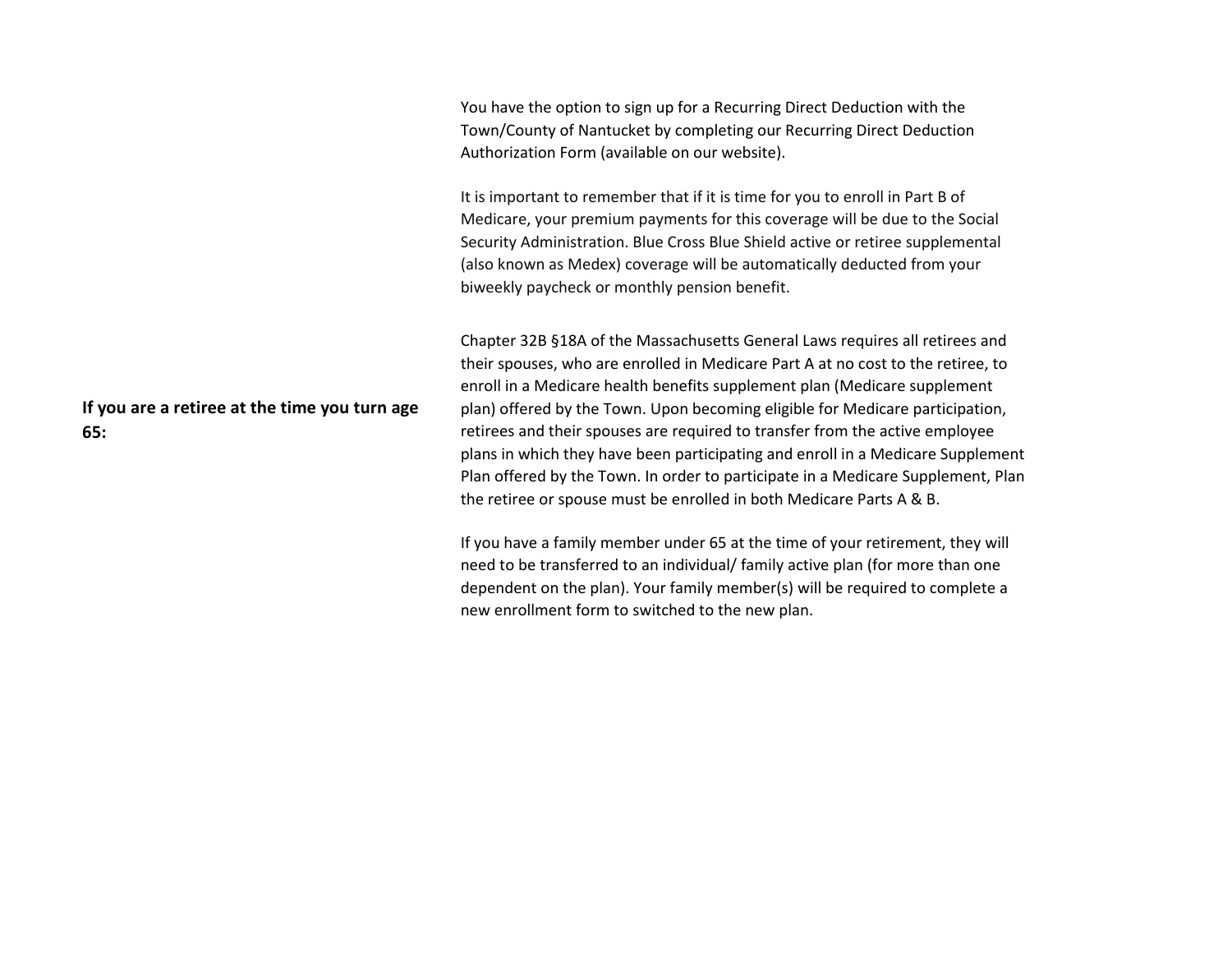**If you are a retiree under 65 and have two or more dependents on your family plan under age 65:**

**If you are a retiree under 65 and have two or more dependents on your family plan over age 65:**

You need to reach out to your retirement board to start the process . Human Resources will need the signed paperwork (official letter from BCRA or MTRS) indicating your official retirement date and elected benefits to be carried through retirement (health and dental) that will be deducted from your retirement check. Please be advised that you need to be vested and pulling a retirement check to be eligible to continue health/ dental insurance coverage through the Town. You will be able to maintain the same employee plan in which you have been participating, and the plan will continue to cover yourself and any dependents under age 65 through retirement. If you do not pull compensation at time of retirement, you will be eligible once you start pulling for yourself and spouse. (this means if you retire, but choose not to pull a retirement pay check, you can COBRA the insurance(s) until you decide to pull a compensation check.)

When you reach the age of 65, you will have to enroll in Medicare part A & B (your current plan will automatically be ceased) – you would transition to MEDEX (the Town supplement health plan). Please contact Human Resources when you are near age 65 as there are important Medicare and Blue Cross Blue Shield health insurance coverage changes we wish to share with you to assist in your enrollment decisions.

Your spouse will be eligible and required to enroll in the Town's Medicare supplement insurance plan (MEDEX) at the time of their retirement on the basis that they are age 65 or older and qualified for Medicare health insurance benefits. At time of your retirement and their transition to MEDEX, you would be required to re-enroll in an Individual plan/ or maintain the same Family coverage if you have dependents under age 26. Your spouse may contact the Falmouth Social Security Office at 855-881-0212 to start the Medicare enrollment process. Human Resources will mail you the BCBS and MEDEX enrollment forms for you to complete. Please be advised that Human Resources will need a copy of the retired spouse's Medicare card that notes Part A & B effective dates.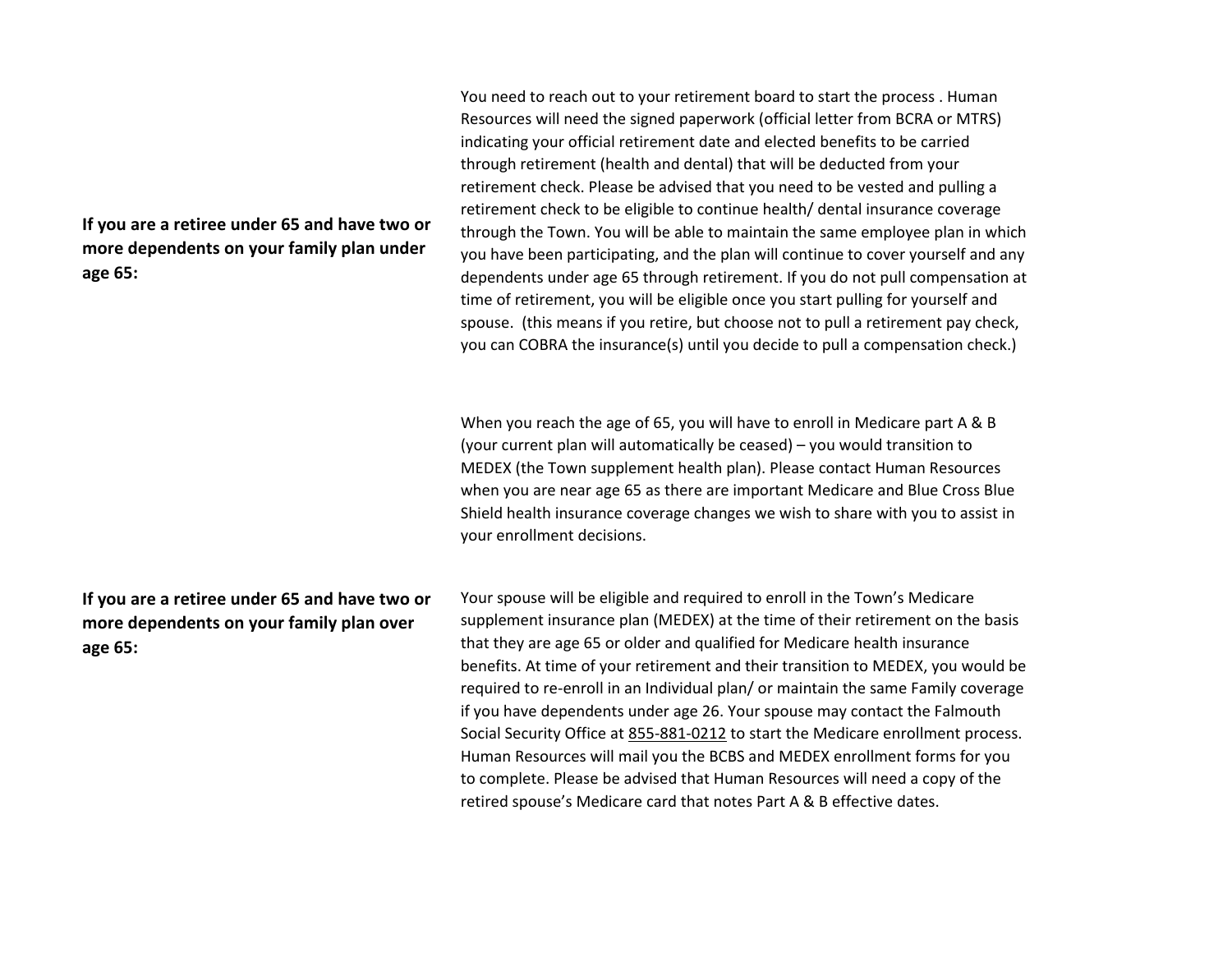| If you are an active employee at the time you<br>turn age 65: | The only enfollment step you will need to take is to sign up for iviedicare Part A<br>with the Social Security Administration. It is free! Your enrollment in other parts<br>of Medicare can be delayed so long as you maintain active employment with the<br>Town of Nantucket. When you decide to retire, please contact Human Resources<br>and will be available to guide you through the next phase of your career. |
|---------------------------------------------------------------|-------------------------------------------------------------------------------------------------------------------------------------------------------------------------------------------------------------------------------------------------------------------------------------------------------------------------------------------------------------------------------------------------------------------------|
| If you are a spouse of an active employee at                  | The only enrollment step you will need to take is to sign up for Medicare Part A<br>with the Social Security Administration. It is free! Your enrollment in other parts<br>of Medicare can be delayed so long as your spouse maintain active employment                                                                                                                                                                 |

#### **u** are a spouse of an active employe **the time you turn age 65**

of Medicare can be delayed so long as your spouse maintain active employment with the Town of Nantucket. You will be enrolled in the Medicare supplement plan and be required to enroll in Medicare Part B once your spouse officially retires from the Town of Nantucket.

The only enrollment step you will need to take is to sign up for Medicare Part A

#### Already Enrolled in Medicare

[If you have Medicare, you can get information and services online. Find out how](https://www.ssa.gov/benefits/retirement/manage.html)  [to manage your benefits HERE.](https://www.ssa.gov/benefits/retirement/manage.html)

If you are enrolled in Medicare Part A and it is the time for you to enroll in Part B, please contact Social Security and complete form CMS-40B, Application for Enrollment in Medicare – Part B (medical insurance). If you are applying for Medicare Part B due to a loss of employment or group health coverage, you will also need to complete form CMS-L564, Request for Employment Information.

## What Happens After I Apply for Medicare Parts A & B?

[The Centers for Medicare & Medicaid Services \(CMS\) manages Medicare. After](https://www.medicare.gov/forms-help-resources/mail-you-get-about-medicare)  [you are enrolled, they will send you a Welcome to Medicare packet in the mail](https://www.medicare.gov/forms-help-resources/mail-you-get-about-medicare)  [with your](https://www.medicare.gov/forms-help-resources/mail-you-get-about-medicare) **[Medicare card](https://www.medicare.gov/forms-help-resources/mail-you-get-about-medicare)**[. You will also receive the Medicare & You handbook,](https://www.medicare.gov/forms-help-resources/mail-you-get-about-medicare)  [with important information about your Medicare coverage choices.](https://www.medicare.gov/forms-help-resources/mail-you-get-about-medicare)